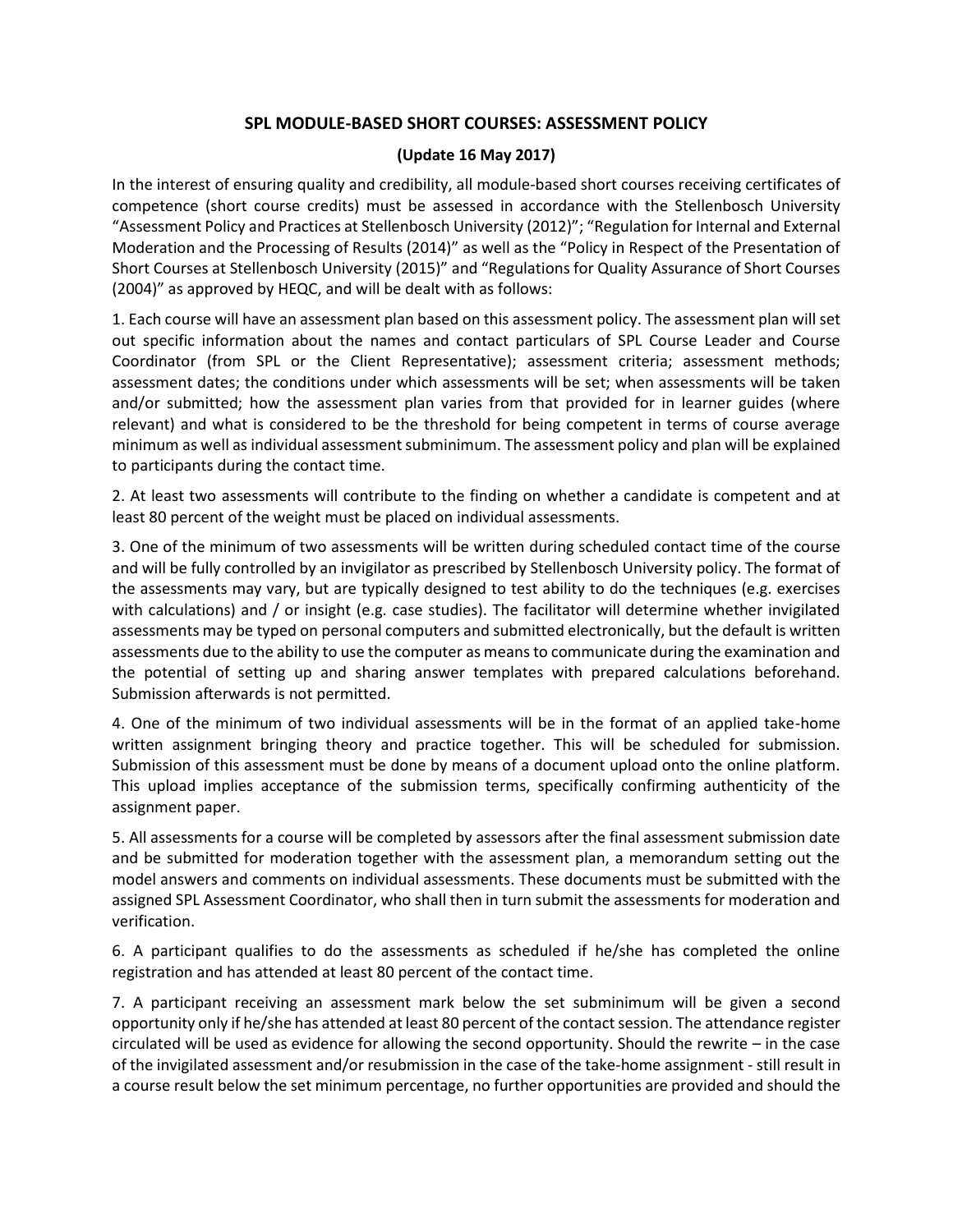participant still want to achieve the certificate of competence, he/she must re-register and redo the course as default.

8. A participant that has – for a proven work-related or serious health reason – not been present during the invigilated assessment, but has attended at least 80 percent of the contact session, will be allowed to do the invigilated assessment at the same second opportunity scheduled for participants referred to in item 7 above. The attendance register circulated during the contact session will be used as evidence for allowing such an opportunity, but should the participant be found not yet competent, no further opportunities will be granted and should the participant still want to achieve the certificate of competence, he/she must re-register and redo the course as default.

9. The second invigilated assessment opportunity for the rewrite of the contact time assessment will be scheduled and venue determined, where possible as a consultative process with the representative of the corporate client, but participants must be aware that there is no room for considering individual circumstances in scheduling the second assessments. The communication process about the second invigilated assessment opportunity will be initiated by the assigned Course Coordinator and all communication with participants involved will be done via the online platform. The second assessment opportunity for resubmission of the take-home assignment must be resubmitted within one calendar month of the release of results on the online platform. No further opportunities will be granted and should the participant still want to achieve the certificate of competence, he/she must re-register and redo the course as default.

10. It is not possible for a participant that has not attended at least 80 percent of the contact session and has not completed the invigilated assessment to be found competent and should the participant still want to achieve the certificate of competence, he/she must re-register and redo the course as default.

11. A participant that has attended the contact session, but has for a proven work-related or serious health reason been prevented from submitting the take-home assignment by the set date, may make a submission to the assigned Course Coordinator before the agreed submission date, with inclusion of a supervisor declaration for a work-related request for postponement or medical evidence for a healthrelated request for postponement. The Course Coordinator, in conjunction with the Course Leader, may be granted a maximum of two weeks extension of time to submit, where after no further extension will be given as default.

12. A participant that has been found not yet competent in the take-home assignment will be given one opportunity and guidance to improve the assignment at a given date and re-submit if the assignment paper initially submitted shows an acceptable attempt to answer the assignment question(s) and only if he/she has attended at least 80 percent of the contact time as indicated in the attendance register. If, after this further opportunity, where applicable, the result is still below the subminimum percentage, and should the participant still want to achieve the certificate of competence, he/she must re-register and redo the course as default. If the initial paper submitted only contains a title page, or just section headings without content, or wrong papers, or any other attempt to "play for time", it will not be returned for improvement, and should the participant still want to achieve the certificate of competence, he/she must re-register and redo the course as default.

13. Take-home assessments are individual tasks and not group tasks. It must therefore reflect the own unique work produced and edited by the participant and applied to his/her work environment where so required to achieve a pass mark. Identical narrative or other content between submissions of learners will be considered plagiarism. As part of the moderation process, written take-home assessments may be tested for plagiarism through "Turnitin" and if found that work has been copied directly from a source, including the work of other participants, the participant will not be given further opportunity to complete